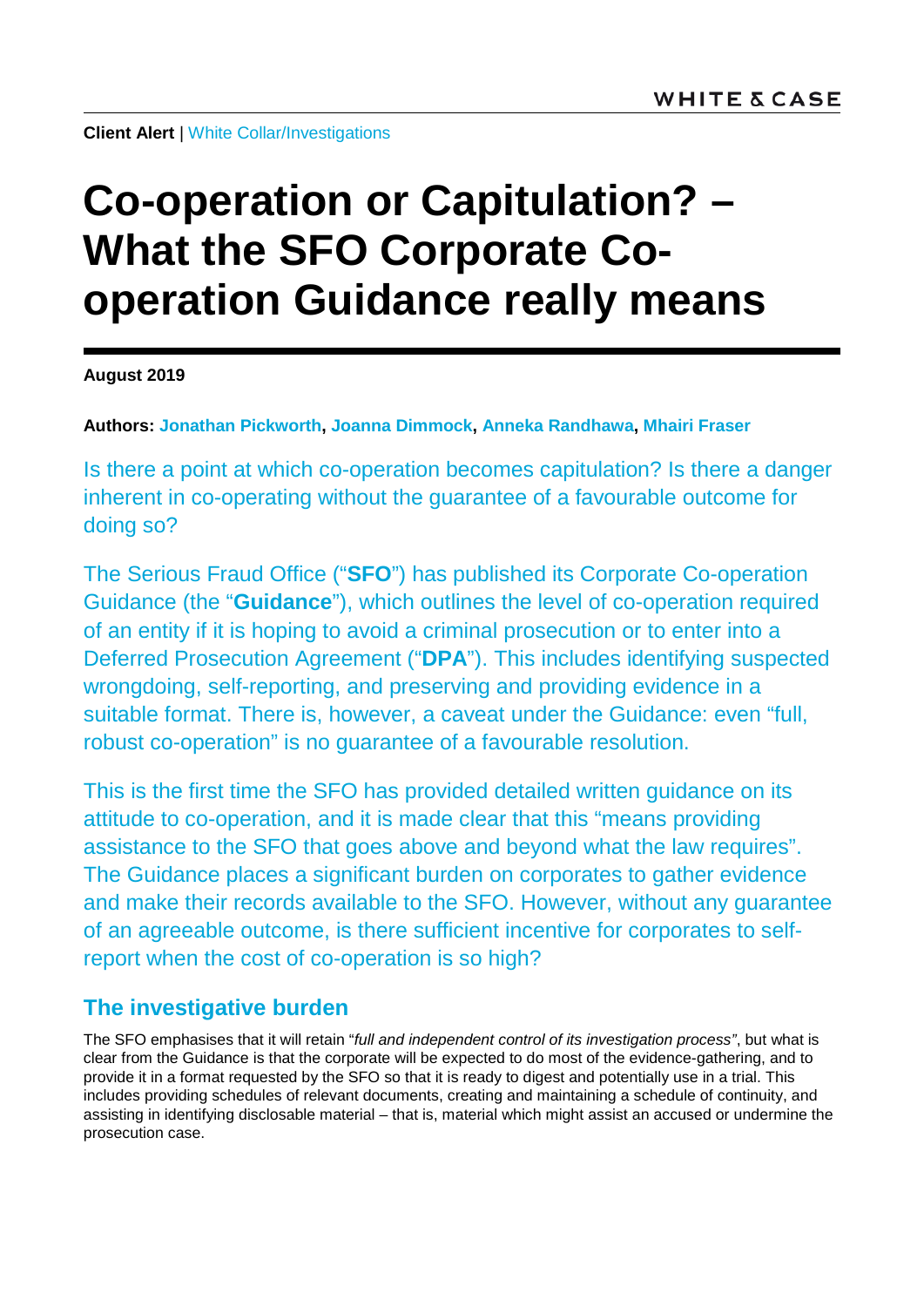Prior to the Guidance, those seeking to understand the SFO's approach to co-operation relied principally on the SFO's and Crown Prosecution Service's DPA Code of Practice.<sup>[1](#page-1-0)</sup> This refers more generally to efforts such as supplying "*sufficient information about the operation and conduct*" of the corporate, and "*providing a report in respect of any internal investigation including source documents*", without the granularity featured in the Guidance.

According to the Guidance, under the heading of preserving and providing material, the type of conduct which constitutes "*genuine co-operation"* and indicates good practice includes:

- creating and maintaining a comprehensive audit trail of the acquisition and handling of hard copy and digital material, and financial records;
- providing a list of relevant document custodians and the location, physical or digital, of documents;
- preparing compilations of material requested and sorting material, for example by issue or individual;
- providing material in a structured format that is, where digital, "*ready for ingestion*" by the SFO on its own document review platforms;
- identifying third party material, and facilitating its production to the SFO; and
- providing background information on the industry in question, including common practices, potential defences particular to that industry, and information on other actors in the market.

### **The SFO and the battle over privilege**

The SFO has previously taken a tough line on claims of legal professional privilege in the course of its investigations, as demonstrated in its court battles with Eurasian Natural Resources Corporation ("**ENRC**") over the status of documents produced in the course of internal investigations.[2](#page-1-1) The Court of Appeal found in ENRC's favour and held that working papers and notes produced by ENRC during the course of an internal investigation were privileged. The SFO did not appeal the decision but declared in response to it that it "*remains prepared to challenge those [privilege claims] it considers to be ill-founded".*

Any notion that the SFO's approach might soften in the wake of the departure of former director Sir David Green has been dispelled by the stance apparently taken by his replacement Lisa Osofsky. In a speech to the Royal United Services Institute in April, Osofsky recognised legal privilege as a "*fundamental right in our legal system*", but re-emphasised that "*companies can waive that privilege if they wish to co-operate with the Serious Fraud Office*". This statement expresses a strange and conflicting sentiment which implies a fundamental right must be waived in order to co-operate with the SFO.

Lisa Osofsky has gone so far as to say that "*waiving privilege over that initial investigative material will be a strong indicator of co-operation and an important factor that I will take into account when considering whether to invite a company to enter into DPA negotiations."*[3](#page-1-2) However, this statement is at odds with the SFO's treatment of Rolls-Royce, Tesco and Serco, who each provided only a limited waiver of privilege but still received a substantial discount. Both Standard Bank and Sarclad were considered to have provided sufficient co-operation to enter into a DPA, despite not waiving privilege, with Standard Bank receiving a discount on its financial penalty of one-third, and Sarclad receiving a 50% discount which was further reduced due to Sarclad's limited financial means.

#### **Waivers of privilege under the new Guidance**

The Guidance reveals the SFO's frustration with claims of legal professional privilege by corporates, and emphasises that, "*if an organisation decides to assert legal privilege over relevant material (such as first accounts, internal investigation interviews and other documents), the SFO may challenge that assertion where it considers it necessary or appropriate to do so*."

<span id="page-1-0"></span> <sup>1</sup> [https://www.cps.gov.uk/sites/default/files/documents/publications/dpa\\_cop.pdf](https://www.cps.gov.uk/sites/default/files/documents/publications/dpa_cop.pdf)

<span id="page-1-1"></span><sup>&</sup>lt;sup>2</sup> Director of the Serious Fraud Office v Eurasian Natural Resources Corp Ltd [2017] EWHC 1017 (QB); Director of the *Serious Fraud Office v Eurasian Natural Resources Corp Ltd* [2018] EWCA Civ 2006

<span id="page-1-2"></span><sup>3</sup> Speech to the Royal United Services Institute, 3 April 2019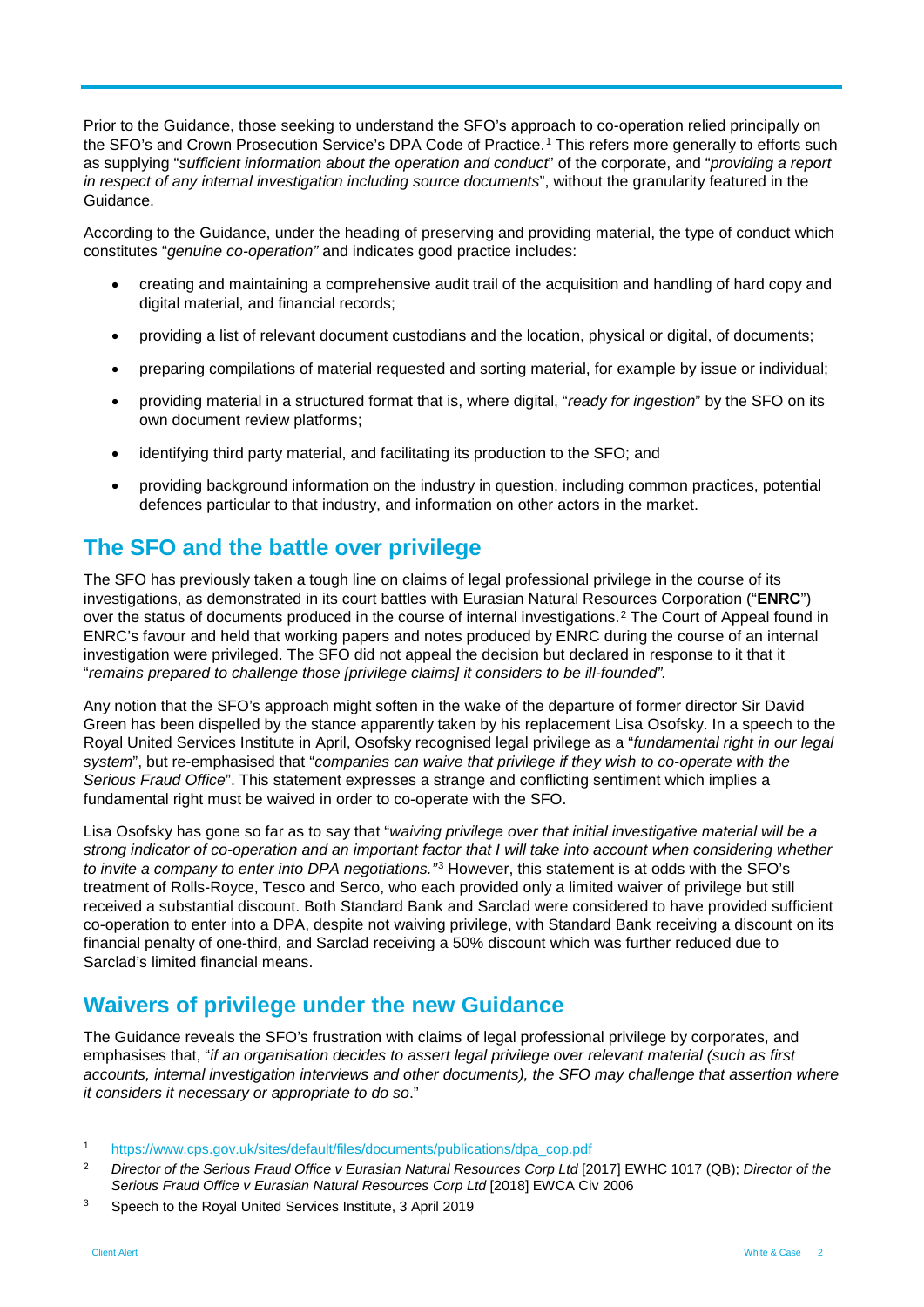The SFO, which has been the subject of scrutiny in its handling of prosecutions of individuals, has found itself in a difficult position in previous investigations where a corporate may claim privilege over first accounts but the SFO's disclosure obligations to an individual require them to be disclosed. The emphasis in the Guidance on providing witness accounts is undoubtedly designed to address this. In *R v (on the application of AL) v SFO*[4,](#page-2-0) an application for judicial review, the claimant, who was being prosecuted by the SFO, sought disclosure of the full records and notes of interviews conducted by his former employer, Sarclad (then referred to as XYZ Ltd). Sarclad had entered into a DPA and the SFO did not seek to compel the disclosure of the material. The SFO was criticised for failing to challenge assertions by Sarclad, and its legal representatives that its notes of interviews with witnesses were subject to legal advice privilege and/or litigation privilege and for not pursuing the disclosure of the material. The SFO's approach jeopardised the claimant's right to a fair trial.

Under the Guidance, an organisation seeking credit for co-operation is expected to:

- provide witness accounts, including recordings, notes and/or transcripts of interview;
- recognise the SFO's disclosure obligations to prospective individual defendants; and
- submit claims of privilege to independent counsel for certification presumably at the cost of the organisation.

As an apparent deterrent to claims of privilege, the Guidance states that "*an organisation that does not waive privilege and provide witness accounts does not attain the corresponding factor against prosecution that is found in the DPA Code… but will not be penalised by the SFO*." This is followed by an associated footnote which warns that the Court of Appeal has not ruled out a court's consideration of the effect of a corporate's refusal to waive privilege in determining whether a proposed DPA is in the interests of justice<sup>5</sup>.

In addition, the Guidance notes that "*the existence of a valid privilege claim must be properly established*", although it stops short of clarifying what "properly established" will mean in practice. It is also unclear whether the SFO is expressing an intent and willingness to litigate privilege issues when it states it is "*prepared to challenge*" what it considers to be ill-founded claims.

## **Does the Guidance provide sufficient incentive to co-operate?**

Regulated firms bound by the FCA's principles for businesses must under principle 11, deal with its regulators in an open and co-operative way and must disclose anything relating to the firm which that regulator would reasonably expect notice. As a result, in reality, any regulated firm is duty bound to self-report and thereafter co-operate with the FCA at the very least. Having made disclosures to the FCA, it follows that it is also in the interest of the firm to self-report to the SFO. The Guidance does not provide any greater or lesser incentive to firms already duty bound to self-report to a regulatory body. However, for those who do not operate in a regulated sector, the cost-benefit analysis of self-reporting may result in a different conclusion.

There are undoubtedly benefits to obtaining a DPA. The risk of criminal conviction is avoided with all of the consequences which may flow from that, including reputational damage, sanctions and debarment from certain contracts. By entering into a DPA, an organisation also avoids a potentially lengthy and costly trial. Despite the patchy success of cases brought by the SFO, the risk of conviction to a corporate is still a real one.

However, when deciding whether to self-report and co-operate in the way envisaged by the Guidance, a corporate must be aware of the financial burden that such a degree of co-operation will bring. It is not inconceivable that the cost of co-operation matches or exceeds the cost of a trial, and a corporate or its shareholders might wonder whether the uncertain prospect of a DPA provides sufficient incentive for selfreporting and complete capitulation.

On the other hand, it could be argued that the legal costs payable to the SFO under the terms of a DPA, which have thus far been in the range of £300,000 to £13 million<sup>6</sup>, will be lower in future as a result of the extensive work undertaken by corporates, arguably on the SFO's behalf. A decision to co-operate with the SFO, with a

<span id="page-2-0"></span> <sup>4</sup> [2018] EWHC 856 (Admin)

<span id="page-2-1"></span><sup>5</sup> *SFO v ENRC, supra note 2 above.*

<span id="page-2-2"></span><sup>&</sup>lt;sup>6</sup> In the case of the Rolls-Royce DPA.